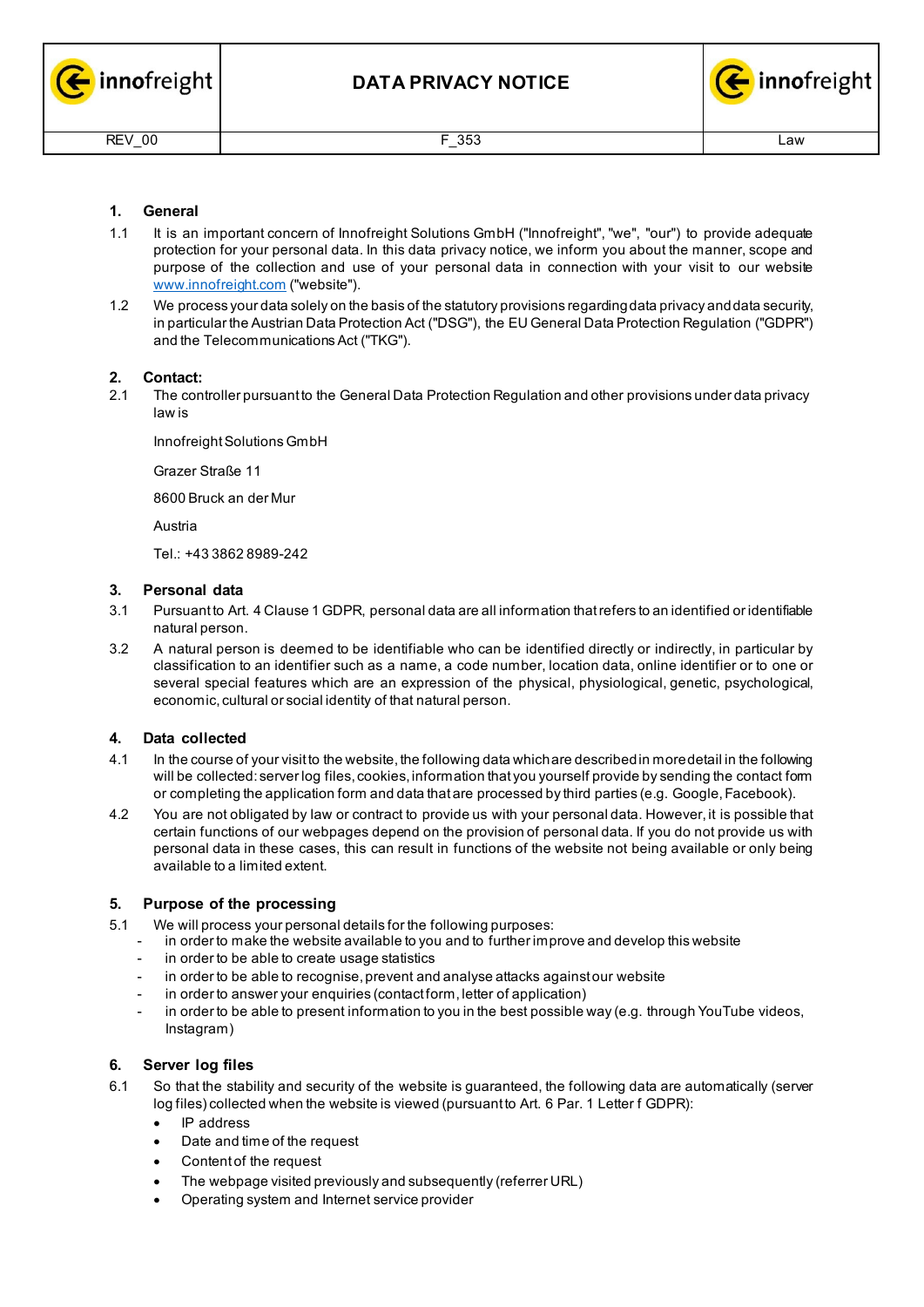



• Access status

# **7. Cookies**

- 7.1 Our website uses so-called cookies.These are small textfiles that are installed on your terminal with the aid of the browser.
- 7.2 Cookies are used to make the services offered more user-friendly.Certain cookies remain on your terminal until you delete them (so-called "persistent cookies"). They make it possible for us to recognise your browser when you visit our website again. In contrast, so-called "session cookies" are deleted automatically after the end of your browser session.
- 7.3 The cookies used by Innofreight can be classified in 3 categories:

### 7.3.1 Necessary cookies

These cookies are absolutely necessary to facilitate error-free usage of the website and of certainfunctions of the website (e.g. login/shopping cart).

7.3.2 Analysis cookies

These cookies collect information about the behaviour of the users on the website; in this way, the website can be improved in a targeted way (e.g. browser types, loading times, error messages).

- 7.4 When you visit the website for the first time, you can decide whether you wish to accept all cookies or carry out individual settings.The cookie settings can be adjusted subsequently atany time.
- 7.5 If you do not wish this, you can set your browser up so that it informs you about the setting of cookies and you only permit this in individual cases. If you require further information with regard to this function, please use the "help function" of your browser.
- 7.6 Cookies cannot execute any programs or transmit viruses to your computer.Nor can they access any other data on your computer or read or change them.
- 7.7 The legal basis for the use of necessary cookies is Art. 6 Para. 1 Letter f GDPR and for performance and function cookies Art. 6 Para. 1 Letter b GDPR.

## **8. Application**

- 8.1 In the course of your application, we collect the following personal application data from you that we save and process:
	- General data about your person (e.g. name, residential address, contact information)
	- Application documents (e.g. letter of application plus attachments)
	- Curriculum vitae and the data contained therein
	- Information about the position that you have applied for (e.g. position, place of work, salary, required skills and experiences)
	- Information about your previous work experience and employment(e.g. company, position, date of entry)
	- Information about your professional and vocational training,

### referred to as "data" in the following point 8.

- 8.2 We collect these data within the framework of the application process either because you yourself provide them to us (for instance, by sending us your curriculum vitae) or because we collect them ourselves (for instance, by recording notes during the interview). For the rest, we can process job-related information that you have made publicly available, for instance a profile on professional social media networks
- 8.3 We process your personal data for the purpose of your application for a position at Innofreight or a company affiliated with Innofreight if this is necessary for the decision regarding the establishment of an employment relationship pursuant to Art. 6 Par. 1 Letter b GDPR.
- 8.4 If an employment contract is subsequently concluded between you and Innofreight, we can process the personal data already received further for purposes of the employment contract.
- 8.5 Your data are saved electronically or stored in paper form by Innofreight. In the event of an interview, parts of your answers are documented and stored in digital and/or paper form.
- 8.6 After completion of the application procedure, your data will be fundamentally retained for seven months and then deleted. This does not apply if statutory provisions conflict with a deletion or further storage is required for evidence purposes. If you do not want your data to be saved after completion of the application procedure, please briefly notify us of this: [hr@innofreight.com.](mailto:hr@innofreight.com)
- 8.7 Your data will only be forwarded to the in-house departments responsible for the specific application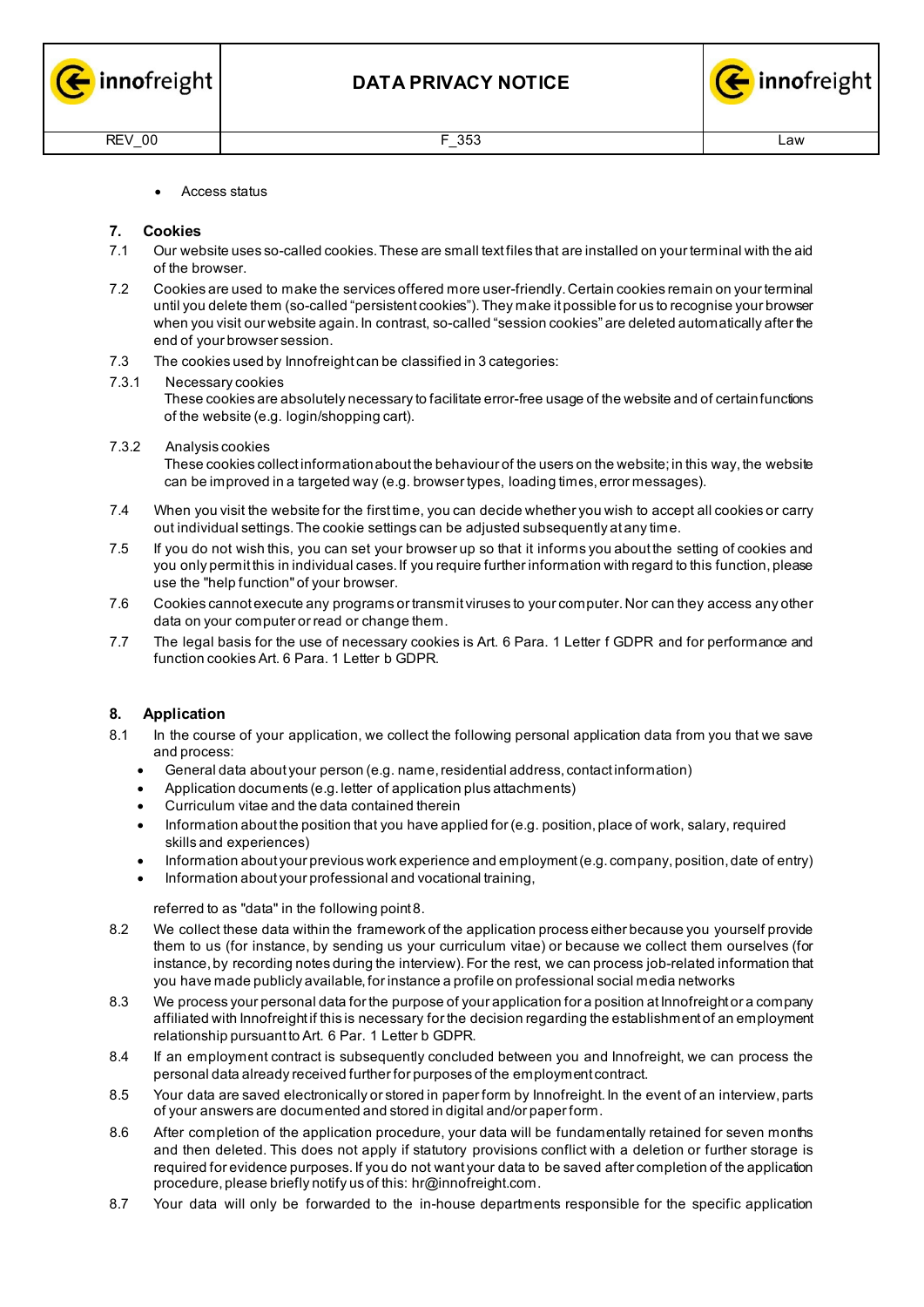



procedure.

# **9. Contact & Business relationship**

- 9.1 If you contact us (e.g. by e-mail), the personal data transmitted will be saved.
- 9.2 The legal basis for the processing of data that is transmitted is Art. 6 Par. 1 Letter f GDPR.
- 9.3 Within the framework of the business relationship with our customers, suppliers and other business partners it is necessary to collect personal data both in the initiation of the contract and in the ongoing cooperation. The legal basis for this is Art. 6 Par. 1 Letter b GDPR.

# **10. Google Analytics**

- 10.1 This website uses Google Analytics, a web analysis service of Google Inc., 1600 Amphitheatre Parkway, Mountain View,CA 94043 USA("Google").Google Analytics uses cookies that are saved on your computer. We process your data on the basis of our legitimate interest in being able to create easy-to-use website access statistics (Art. 6 Par. 1 Letter f GDPR). The information generated by the cookie regarding your usage of this website (including your IP address and pseudonymised ID and the URLs of the retrieved websites) are transferred to servers of Google in the US and saved there. This website uses the option offered by Google Analytics of IP anonymisation. Your IP address will be shortened by Google within Member States of the European Union or in other signatory states to the Convention on the European Economic Area. Only in exceptional cases will the full IP address be transmitted to a server belonging to Google in the US and saved there.
- 10.2 Google will use this information on our behalf in order to analyse your usage of the website, to compile reports on the website activities and to provide further services associated with the usage of the Internet and website to us.
- 10.3 You can also prevent Google from collecting your data in connection with Google Analytics by downloading and installing the browser plug-in available under the following link: <http://tools.google.com/dlpage/gaoptout?hl=de>
- 10.4 Further information on the terms and conditions of usage of Google and Google's data privacy notice can be found at <http://www.google.com/analytics/terms/de.html>[,https://policies.google.com/privacy/partners?hl=de](https://policies.google.com/privacy/partners?hl=de) or at [https://www.google.at/intl/at/policies/.](https://www.google.at/intl/at/policies/)
- 10.5 The legal basis for the processing of data is § 96 para 3 TKG.

# **11. YouTube**

- 11.1 Our website uses plug-ins of the website YouTube. The operator of the pages is YouTube, LLC, 901 Cherry Ave., San Bruno, CA 94066, USA.We use YouTube in enhanced data privacy mode. According to YouTube, this mode means that YouTube does not save any information about the visitors on this website until they have seen the video. However, the transfer of data to YouTube partners is not necessarily excluded by the enhanced data privacy mode. For instance, irrespective of whether you watch a video, YouTube establishes a link to the Google DoubleClick network.As soon as you start a YouTube video on our website, a connection is established to the YouTube servers. In the process, the YouTube server is informed which of our pages you have visited. If you are logged in to your YouTube account, you make it possible for YouTube to directly assign your surfing behaviour to your personal profile. You can prevent this by logging out of your YouTube account.
- 11.2 In addition, YouTube can save various cookies on your terminal after a video has started. With the aid of these cookies, YouTube can obtain information about visitors to our website. This information is used, among other things, to record video statistics, to improve user friendliness and to prevent attempts at fraud. The cookies remain on your terminal until you delete them.
- 11.3 After starting a YouTube video, further data processing procedures may be initiated over which we do not have any influence.
- 11.4 The usage of YouTube is done in the interest of presenting our services in an appealing way. This constitutes a legitimate interest pursuant to Art. 6 Par. 1 Letter f GDPR.
- 11.5 Further information on data privacy at YouTube can be found in their data privacy notice at: [http://www.youtube.com/t/privacy\\_at\\_youtube.](http://www.youtube.com/t/privacy_at_youtube)

## **12. Social media plug-ins**

12.1 Plug-ins of social media (e.g.Facebook, YouTube, Instagram, LinkedIn) are used on our pages.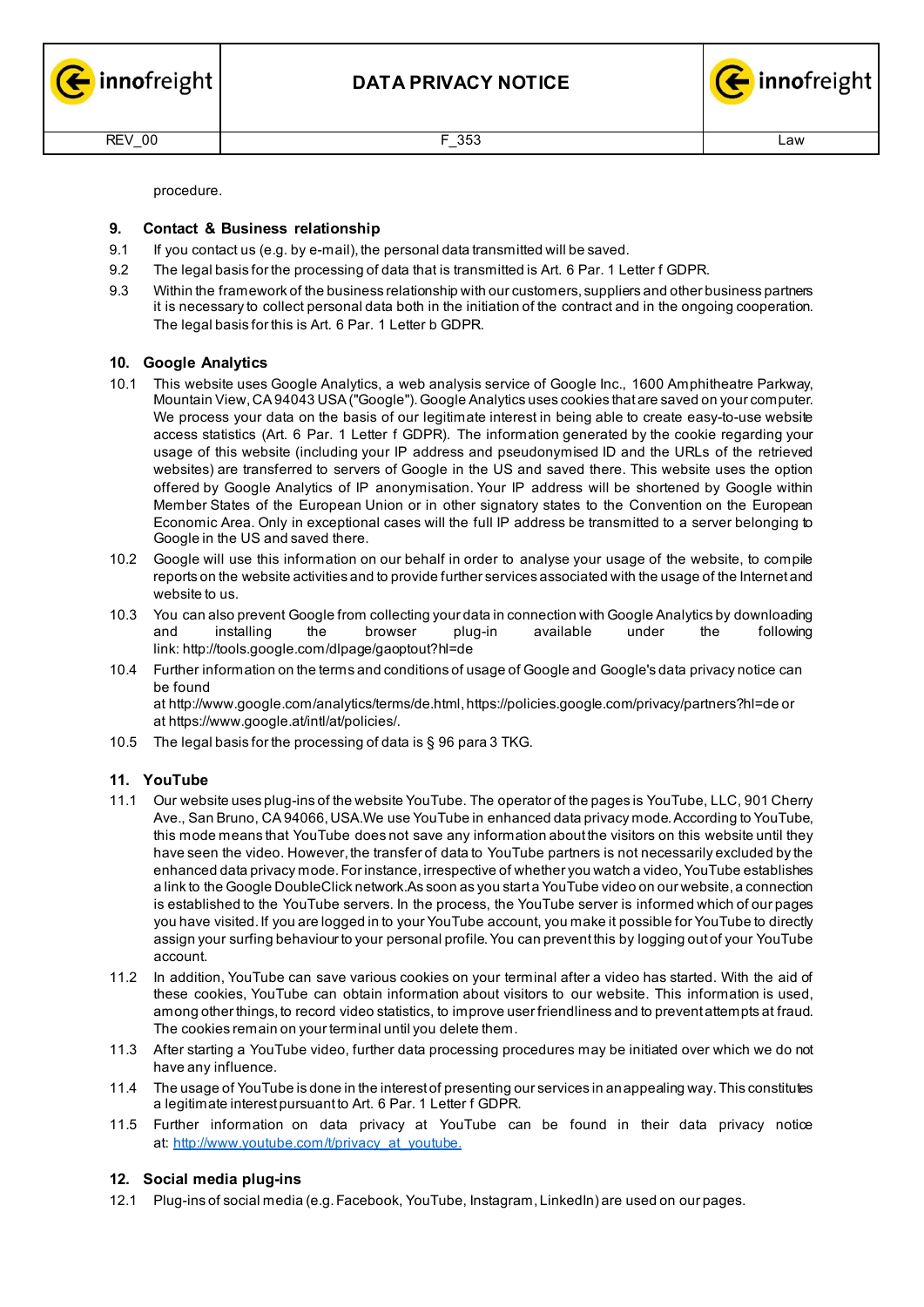



- 12.2 You can usually recognise the plug-ins by the respective social media logos. In order to guarantee the data privacy on our website, we only use these plug-ins in connection with the so-called "Shariff" solution. This application prevents plug-ins integrated on our website already transmitting data to the respective provider when the page is accessed for the first time.
- 12.3 Only when you activate the respective plug-in by clicking on the respective icon will a direct connection to the server of the provider be established (consent pursuant to Art. 6 Par. 1 Letter a GDPR). As soon as you activate the plug-in, the respective provider will receive the information that you have visited our site with your IP address. If you are logged into your respective social media account (e.g. Facebook) at the same time, the respective provider can assign the visit to our pages to your user account.
- 12.4 The activation of the plug-in constitutes consent pursuant to Art. 6 Par. 1 Letter a GDPR. You can revoke this consent at any time with effect for the future.
- 12.5 In addition, we have a legitimate interest in the greatest possible visibility in social media. This constitutes a legitimate interest withing the meaning of Art. 6 Par. 1 Letter f GDPR.
- 12.6 The following plugins are used on our website:

### 12.6.1 **Facebook**

Plug-ins of the social network Facebook, 1601 South California Avenue, Palo Alto, CA 94304, USA are integrated on our pages. You can recognise the Facebook plug-ins by the Facebook logo or the "Like" Facebook plug-ins can here: <http://developers.facebook.com/docs/plugins/>When you visit our pages, a direct connection is established between your browser and the Facebook server via the plug-in. Facebook thus obtains information that you have visited our site with your IP address. If you click on the Facebook "Like" button whilst you are logged in to your Facebook account, you can link the content of our pages on your Facebook profile. Facebook can thus assign the visit to our pages to your user account. We point out that as the provider of the pages we do not have any knowledge of the content of the data transmitted or their usage by Facebook.Further information on this can be found in the data privacy notice of Facebook at [https://de](https://de-de.facebook.com/policy.php)[de.facebook.com/policy.php.](https://de-de.facebook.com/policy.php) If you do not want Facebook to be able to assign your visit to our pages to your Facebook user account, please log out of your Facebook user account.

## **12.6.2 Instagram**

Functions of the Instagram service are integrated on our pages. These functions are offered by Instagram Inc., 1601 Willow Road, Menlo Park, CA 94025, USA.If you are logged into your Instagram account, you can link the content of our pages with your Instagram profile by clickingon the Instagram button. Instagram can thus assign the visitto our pages to your user account. We point out that as the provider of the pages we do not have any knowledge of the content of the data transmitted or their usage by Instagram.Further information on this can be found in the data privacy notice of Instagram: https://instagram.com/about/legal/privacy/.

## **12.6.3 LinkedIn**

Our website uses functions of the LinkedIn network. The provider is LinkedIn Corporation, 2029 Stierlin Court, Mountain View, CA 94043,USA.Every time one of our pages that contains functions of LinkedIn is called up a connection is established to servers of LinkedIn. LinkedIn is informed that you have visited our webpages with your IP address. If you click on the "Recommend" button of LinkedIn and are logged into your account at LinkedIn, it is possible for LinkedIn to assign your visit to our webpage to you and your user account. We point out that as the provider of the pages we do not have any knowledge of the content of the data transmitted or their usage by LinkedIn.The use of the LinkedIn plug-in is done on the basis of Art. 6 Par. 1 Letter f GDPR. Innofreight has a legitimate interest in being visible on social media as much as possible.Further information in this regard can be found in the data privacy notice of LinkedIn at: [https://www.linkedin.com/legal/privacy-policy.](https://www.linkedin.com/legal/privacy-policy)

## **13. Legal basis**

- 13.1 When we obtain consent from the data subject for processing procedures of personal data, Art. 6 Para. 1 Letter a GDPR serves as a legal basis.
- 13.2 In the processing of personal data that are required for the **fulfilment of a contract** whose contractual party is the data subject, Art. 6 Para. 1 Letter b GDPR serves as a legal basis. This also applies for processing procedures that are required to carry out pre-contractual measures.
- 13.3 If a processing of personal data is required to **fulfil a legal obligation** which our company is subject to, Art. 6 Para. 1 Letter c GDPR serves as a legal basis.
- 13.4 If the processing is necessary to **safeguard a legitimate interest** of our company or a third party and if the interests, fundamental rights and fundamental freedoms of the data subject do not outweigh the first-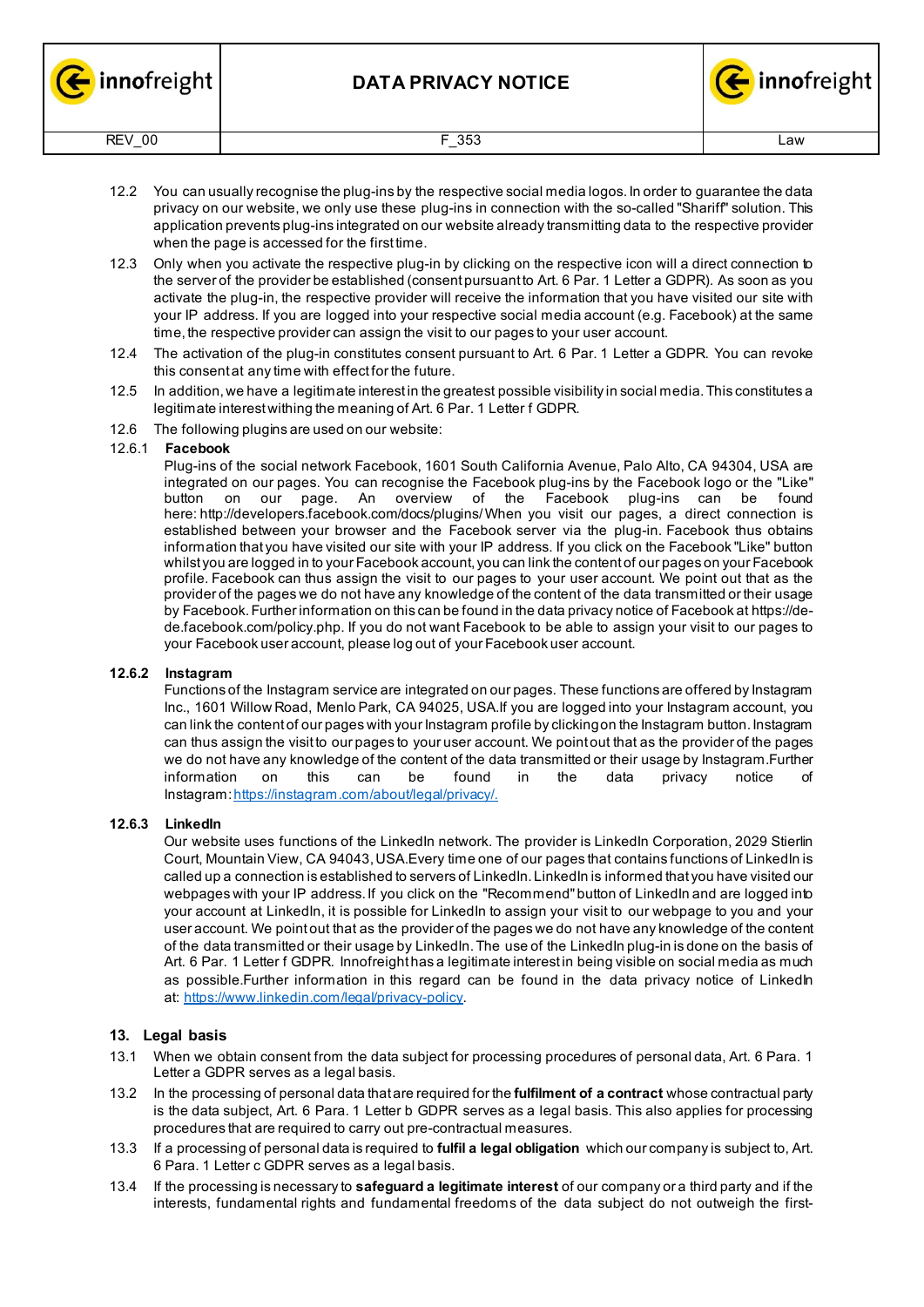



mentioned interest,Art. 6 Para. 1 Letter f GDPR serves as the legal basis for the processing.

- 13.5 The Directive 2009/136/EC ("Cookie Directive") was implemented by Section 96 Par. 3 of the Telecommunications Actand regulates the permissibility of cookies.
- 13.6 No consent from the user is required for "necessary cookies", due to the exemption clause in Section 96 Par. 3 of the Telecommunications Act(TKG).
- 13.7 Voluntary consent from the user is required for other cookies. This will be granted during the first-time visit to the website by actively clicking (placing a cross) in the cookie banner.

# **14. Duration of storage and data deletion**

- 14.1 We only save your personal data for as long as we require them to fulfil the aforementioned purposes and our contractual and/or statutory obligations. When we no longer require your personal data, we delete them from our systems and records or anonymise them so that you can no longer be identified.
- 14.2 Pursuant to the laws, regulations or other legal provisions, it may be necessary to save the personal data for a duration beyond the aforementioned period of time.

# **15. Transmission to third parties**

15.1 We can transmit your personal data to companies affiliated with us within the Innofreight Group if this is permissible withinthe framework of the purposes shown aboveand the associated legalbases becauseyou can also work for these companies withinthe framework of the order process or an employmentrelationship. These are in particular the following companies:

InnofreightAustria GmbH,Grazer Straße 18, 8600 Bruck an der Mur, Austria

InnofreightGermany GmbH, Lobensteiner Straße 5, 07929 Saalburg-Ebersdorf,Germany

InnofreightCzech s.r.o., AZ TOWER, Pražákova 1008/69, 639 00 Brno, Czech Republic

InnofreightScandinavia AB,Box 23, Malmgatan 22, 941 31 Piteå, Sweden

- 15.2 Even if you are located in the European Union, personal data that are collected during usage of this website may be processed in a country in which the adequacy of the data privacy laws of these countries has not been approved by an adequacy decision of the European Commission.
- 15.3 In the course of using Google Analytics or social media plugins, it is possible that personal data may be transmitted to the USA. Since these electronic communication services are qualified under 50 U.S. Code § 1881 (b) (4), they are subject to monitoring by U.S. intelligence agencies pursuant to 50 U.S. Code § 1881a ("FISA 702"). We therefore expressly draw your attention to the fact that the transfer of personal data to the USA does not guarantee compliance with European data protection. The legal basis for the transfer of personal data to the USA is the exceptional provision of Art 49 Par. 1 Letter a GDPR. You therefore give us your express consent here, after you have been informed about the risks.

## **16. Security of the data**

- 16.1 In order to guarantee the security and confidentiality of the personal data captured by us on the websites and apps, we use data networks that are protected, amongst other things, by firewalls and password systems that are usual in the industry. When handling your personal data, we take appropriate technical and organisational measures in order to protect your data against loss, misuse, unauthorised access, disclosure, amendment or destruction, and to guarantee availability.
- 16.2 If you want to send us personal data in electronic form by entering them on our website, your data will be transmitted over the Internet to our web server via a secure connection (SSL) corresponding to the state of the art in encrypted form and saved and backed up. Please note, however, that the sending of data by email is fundamentally not done in encrypted form.
- 16.3 Data security for the transmission of data within the Internet according to the current state of the art cannot be universally guaranteed.Other users may be technically able to intervene in the network security without authorisation and to control the communication traffic.Please remember this when you contact us.

## **17. Your rights**

- 17.1 With regard to your personal data, you have the following rights:
	- **Right of access by the data subject** pursuant to Art. 15 GDPR
	- **Right to rectification** pursuant to Art. 16 GDPR
	- **Right to erasure** pursuant to Art. 17 GDPR
	- **Right to restriction of processing** pursuant to Art. 18 GDPR